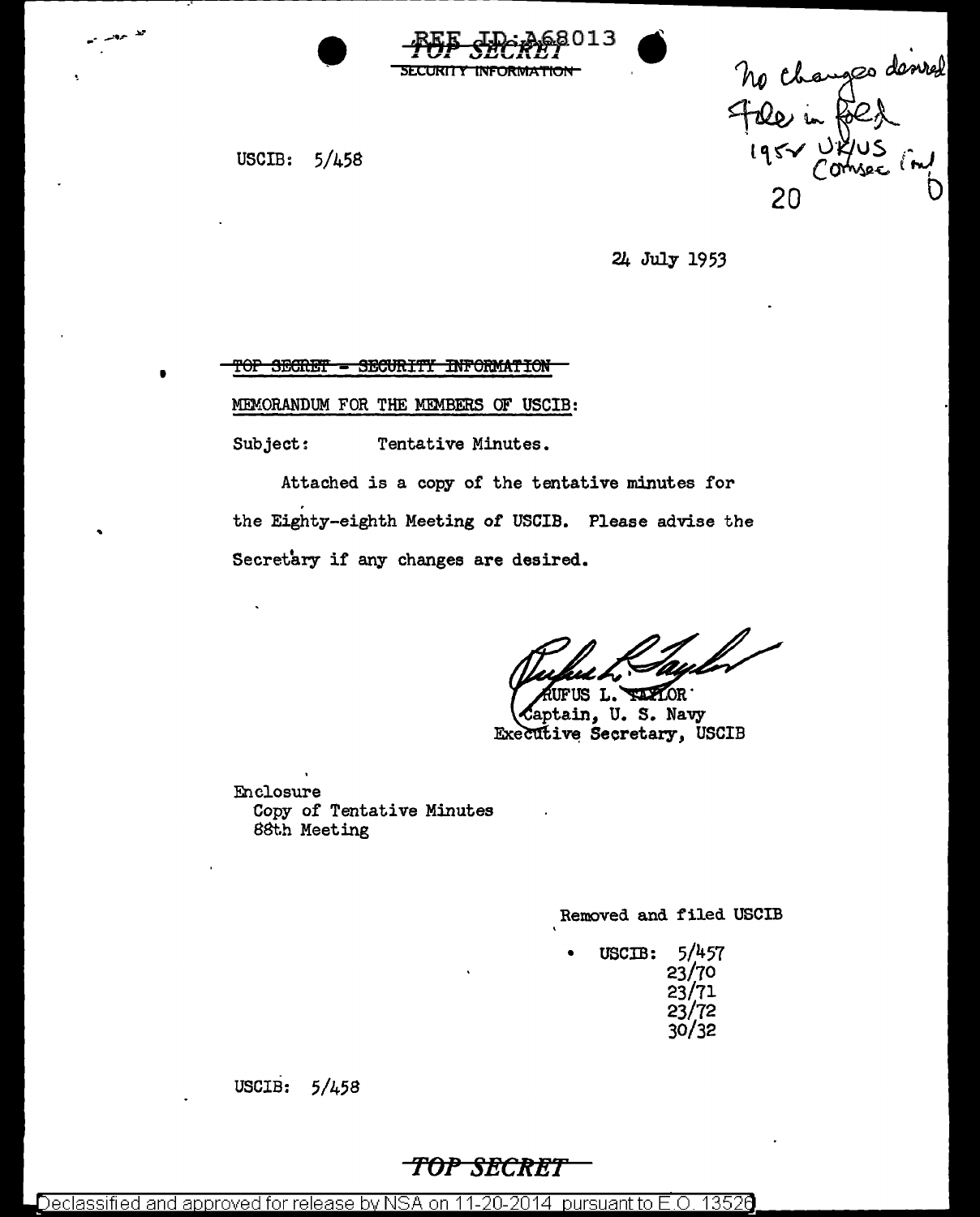

**TERTATIVE** 

### EIGHTY-EIGHTH MEETING

## OF THE

## UNITED STATES COMMUNICATIONS INTELLIGENCE BOARD

### Mr. Allen W. Dulles, Chairman

#### PRESENT':

-... ~·

| DEFENSE:      | General Graves B. Erskine, USMC (Ret.)                                                          |
|---------------|-------------------------------------------------------------------------------------------------|
| STATE:        | Mr. W. Park Armstrong, Jr.                                                                      |
| FBI:          | Mr. V. P. Keay<br>(for Mr. D. M. Ladd)                                                          |
| NSA:          | RADM J. N. Wenger<br>(for Lt. General R. J. Canine)                                             |
| ARMY:         | Major General R. C. Partridge                                                                   |
| <b>NAVY:</b>  | Captain B. F. Roeder<br>OGA<br>(for RADM C. F. Espe)                                            |
| AIR FORCE:    | Colonel C. M. Townsend<br>(for Brig. Gen. J. B. Ackerman)                                       |
| $CLA$ :       | (for Mr. H. D. Sheldon)                                                                         |
| SECRETARIAT:  | Captain R. L. Taylor, USN<br>Mr. H. D. Jones<br>Mrs. D. O. Tucker                               |
| ALSO PRESENT: |                                                                                                 |
| DEFENSE:      | Mr. Wm. H. Godel                                                                                |
| <b>STATE:</b> | Mr. T. A. Polyzoides<br>Mr. R. F. Packard                                                       |
| NSA:          | Captain D. M. Agnew, USN<br>Mr. W. F. Friedman                                                  |
| ARMY:         | Colonel E. Passoli, Jr.<br>Colonel A. C. Peterson<br>Lt. Colonel G. C. Long<br>Mr. J. F. O'Gara |

# **TOP SECRET CANOE**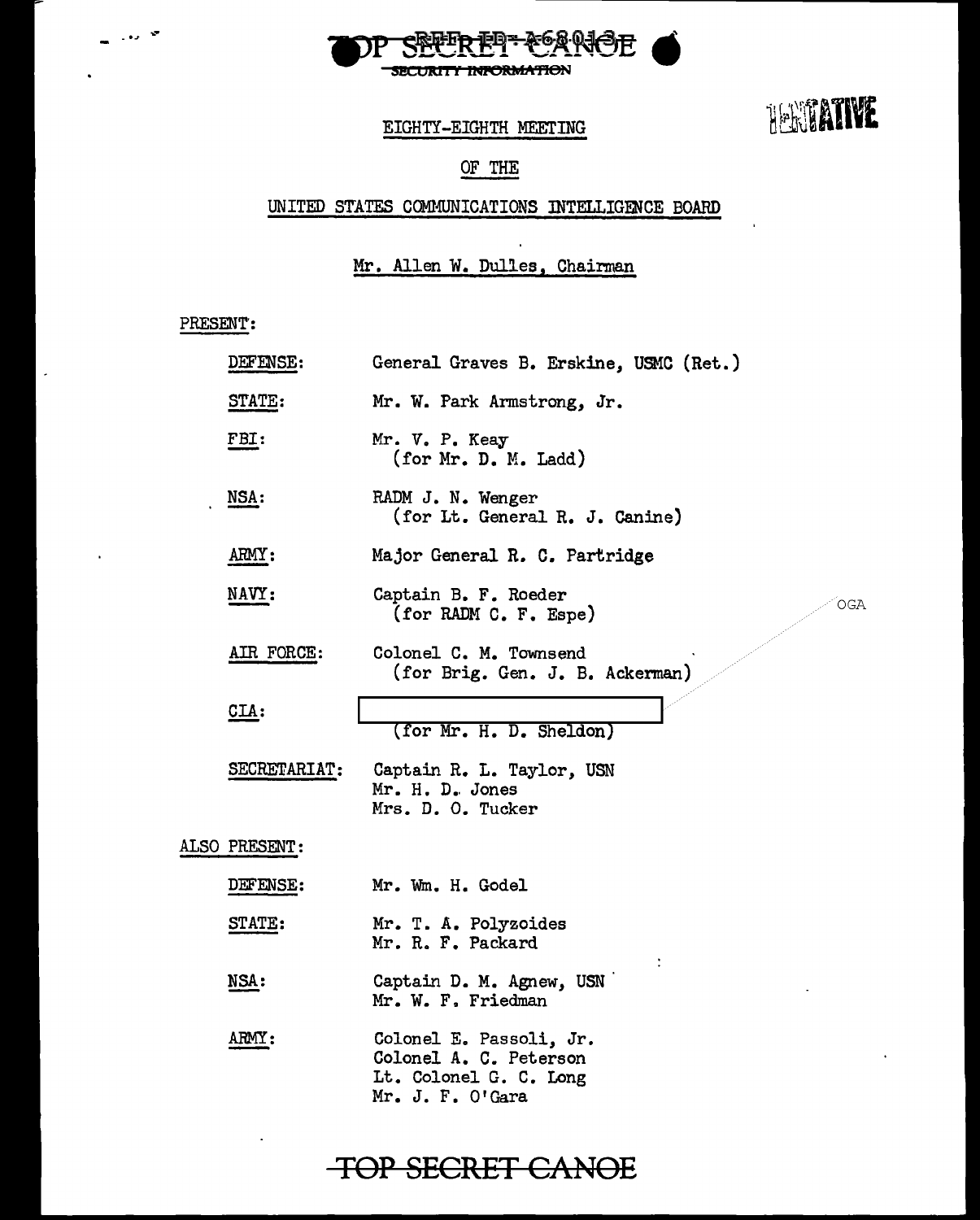

| NAVY: |  | Captain W. M. McCormick |
|-------|--|-------------------------|
|       |  |                         |

AIR FORCE: Major H. J. Thompson Captain A. T. Miller

CIA: Mr. F. B. Rowlett

The Eighty-eighth Meeting of the United States Communications Intelligence Board was held in the Projection Room, Administration Building, Central Intelligence Agency, at 1530, on Friday, 10 July 1953.

# TOP **SECRET CANOE**